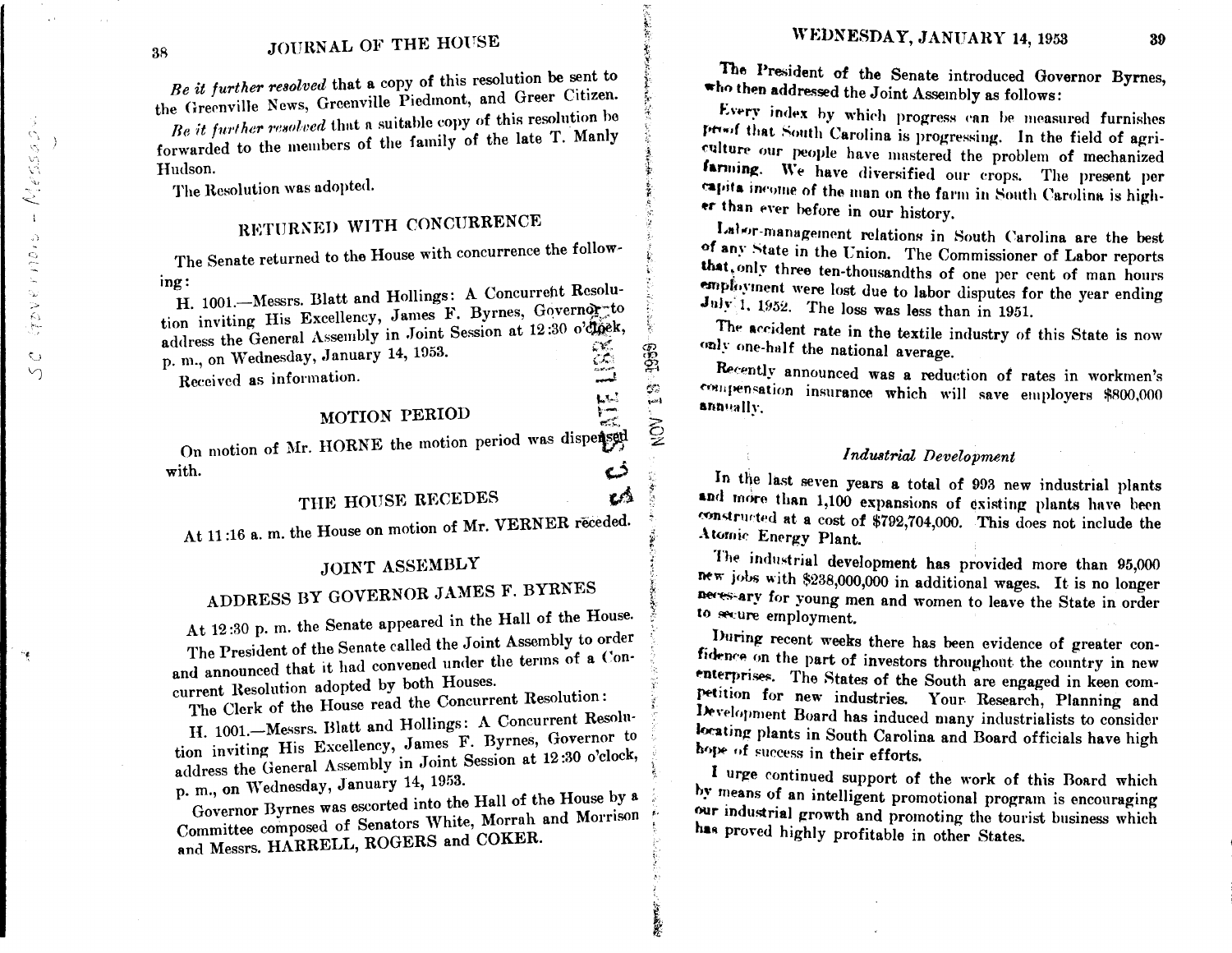Your Board is able to offer new industries loyal, productive employees as our greatest asset. Next to this, our strongest appeal is the soundness of our State Government.

#### **State Finances**

Because of the wisdom and conservatism of the members of the General Assembly, the credit of our State has never been higher in financial circles. The result is that whenever the State issues bonds for highway or school purposes, we are able to secure funds at a low rate of interest.

This year our revenues exceed our expenditures. But we must ever have in mind our experience in 1950. At the beginning of that fiscal year we had a surplus of \$4,000,000. There followed a recession in business and revenues fell off. Because appropriations did not fall off, by May, 1950, the General Assembly faced a deficit.

To balance the budget as required by the Constitution, the General Assembly had to levy the emergency increased tax upon gasoline, cigarettes, and beer. That experience will convince all prudent and responsible legislators that we should not appropriate our last dollar—we must have in the treasury a surplus for the proverbial rainy day.

Our revenues have increased, but at the same time the people are demanding of the Legislature new and greater services. We cannot furnish even the services to which the people have been accustomed except by increased appropriations.

Inflated prices affect your government as well as individuals. The increased cost of living has been particularly burdensome to salaried people. State agencies have found it extremely difficult to retain efficient employees because private enterprise offers them greater compensation. The budget that will be submitted to you will not recommend a blanket increase but will recommend an increase for most employees.

You have a dual responsibility. You legislate for your respective counties, but your primary duty is to legislate for the State.

# **State Hospital**

At the last session of the General Assembly I called attention to the report of a committee composed of members of the Senate and House which recommended a program for the improvement of conditions at the State Hospital for the mentally sick. The program recommended by that committee was estimated by engineers and architects to require an expenditure of approximately \$17,000,000.

Even though I realized the necessity for the improvements recommended, I did not think it practical to appropriate that amount of money at that time. I asked appropriations only for the most urgent needs. Most of the members of the General Assembly visited the Hospital. They saw the deplorable conditions and granted the request.

Wisely, the Board of Regents has proceeded cautiously. After visiting institutions in other States, they had plans drawn. Now that materials are available, within a week bids will be opened for the improvements authorized.

Two new buildings were authorized because the existing buildings had been condemned as unsafe for occupancy. But merely replacing old buildings does not increase the facilities necessary to take care of the constantly increasing population of your State Hospital.

Today there are 5,600 people in the white and colored hospitals. Unless we do more, the hospitals will continue to be about the most overcrowded mental hospitals in the United States.

## Negro Training School

In addition to the improvements necessary at the mental hospitals for white and colored patients, it is necessary that we provide a training school for mentally defective Negro children similar to the training school we have for white children at Clinton.

At this time mentally defective Negro children are sent to the State Hospital. That is wrong. There is no hope that these children can by treatment be restored to society. Yet, they must be restrained as a protection to society. At a training school they can be made comfortable and many can work.

We should provide a training school where Negro children can receive training similar to that afforded to white children at Clinton.

40

्ड्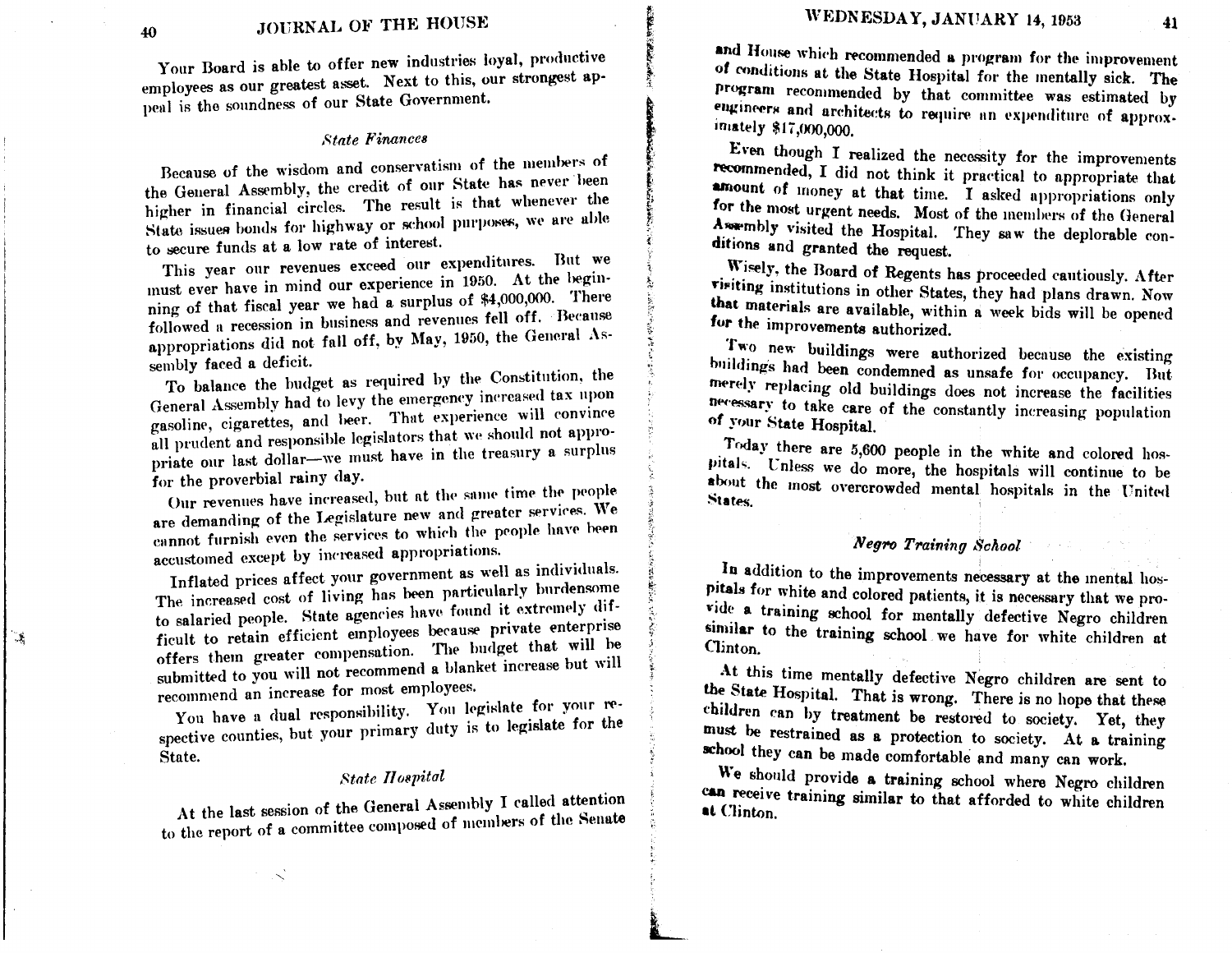In addition to more beds we must provide a church at each of the hospitals. I know of no other community in South Carolina with a population of 5,600 people without a place of worship.

Since 1943 we have tried to secure voluntary contributions for this purpose. We received only \$30,000 which in 1947 was matched by the Legislature with an appropriation of \$30,000. However, it will cost an additional \$150,000 at each hospital to build a church.

These 5,600 are the forgotten people. They have no lobbyist to offset the efforts of lobbyists, who would divert revenues to other governments, to raise the salaries of employees or reduce the taxes of people who by the grace of God are mentally and physically well and able to take care of themselves. These people look to you and me. They should not look in vain.

# Improvements Appropriation

For these permanent improvements I recommend out of surplus funds an appropriation of \$5,000,000. Detailed recommendations will be furnished your committees.

# **Building Committee**

I recommend that the Legislature authorize me to appoint a building committee composed of the chairman of the Board of Regents having charge of these two institutions as ex-officio chairman and four other persons. These four appointees should be businessmen and men with experience in construction projects. They should have complete control of the building program for these institutions authorized by the last General Assembly and by this one.

This recommendation does not imply any lack of confidence in the capable and patriotic members of the Board of Regents. I would not want a board composed exclusively of businessmen to direct the normal operations of the State Hospital and Training School. But a construction program of this magnitude requires the services of men who have had training and experience in that field.

#### **Education Program**

I cannot give too much praise to the last General Assembly for its inauguration of a revolutionary educational program. South Carolina now has 103 instead of 1,220 school districts. The one-teacher and two-teacher schools will soon disappear. Those schools in rural areas forced parents ambitious for their children to move to town. Now the children who live in the raral areas will be given educational opportunities equal to the children in the cities and towns.

The other objective of the program-to equalize facilities for the races-is being achieved. The courts that have thus far passed upon the litigation seeking to abolish segregation have favorably commented upon our sincere efforts to comply with the law which requires equal facilities.

We have done it because it was right. It was also wise because it has helped us in our efforts to uphold the provision of our State Constitution that the races shall be kept separate in our public school system.

The program has been a serious financial burden because we have now been called upon to do in a few years what should have been done through the last fifty years.

It has caused inconvenience to many. It has lessened the prestige of some individuals and some communities. But our people realized that it was for the welfare of the children of this State and with intelligence and patriotism they have made the necessary personal sacrifices.

Proof of this intelligent and patriotic attitude of the people is found in the results of the primary election last July. That election was held at a time when in many counties important questions affecting the schools had not been settled or if settled, the people had not become accustomed to the changes. Nevertheless, 82 per cent of the members of the General Assembly who offered for re-election were successful, compared with about 79 per cent in 1950.

Sixteen Senators sought re-election. Twelve were re-elected, nine of them without opposition. Eighty-six House members wought re-election and 71 were re-elected. Thirteen had no opposition. Sixty-five were named in the first primary.

These figures give proof that when legislators vote for what they believe to be right and have the courage to defend their votes, they can rely on the good judgment of the people.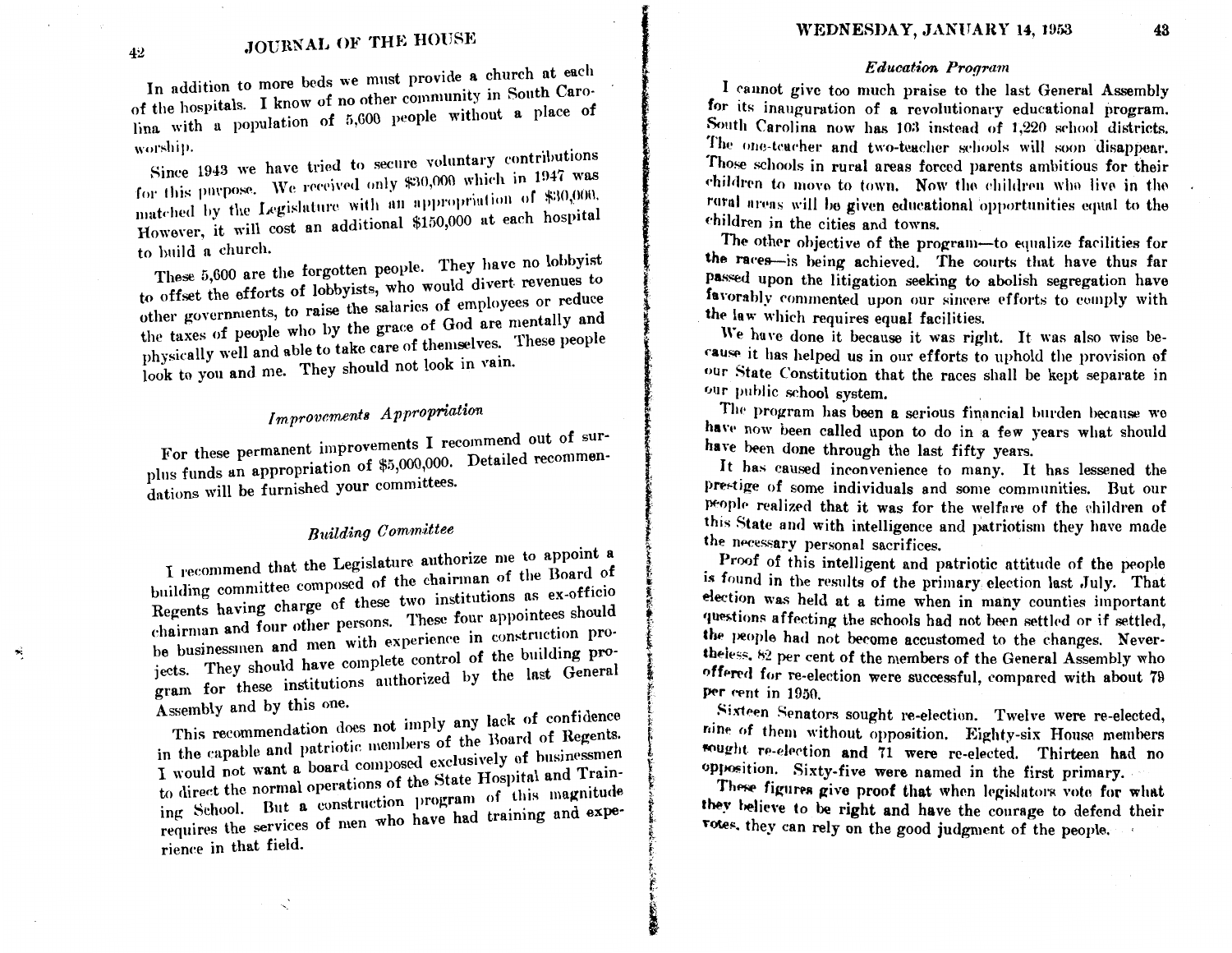## Teachers Salaries

Two years ago we increased the salaries of our teachers. We knew the increase did not put their salaries on an equality with those of teachers in the adjoining States. Young women and young men who at the expense of the taxpayers have been educated in South Carolina to teach continue to go to other States where they receive greater compensation and greater opportunities.

The budget that will be submitted to you will recommend a salary increase of 10 per cent for the teachers of South Carolina. I recommend that you grant it.

# **Building Fund, Drivers, Buses**

A survey of school construction needs recently completed in all the counties of the State shows that under the provisions of existing law there will not be available sufficient funds to provide for the ever increasing school population. We still have schools with two shifts. I recommend that the law be amended to provide an allotment of \$20 per pupil annually instead of \$15 per pupil.

I recommend that the salaries of student bus drivers be increased to \$35 per month, effective January 1, 1953.

It will be necessary during the next fiscal year to replace a large number of buses. Consolidation will require additional buses. Under the law we have the right to borrow money for this purpose, but to me it does not make sense to borrow money when we have cash available. Therefore, I recommend that you make an appropriation for the purchase of buses instead of borrowing the money.

While the last General Assembly made wonderful educational progress, its members recognized, as all of us must recognize, that they did not provide a complete educational program. That is your opportunity and your task.

The college and the public school system are essential and independent parts of any integral program of public education. Both must be properly supported if we are to attain a balanced program of general public education. They must move forward together.

The public school system must look to the college for its administrators and teachers. The real measure of any school, secondary or collegiate, is its teacher and its administrator.

## Program for Colleges

Therefore, as we attempt to mark out a program of general public education, we must deal equally with the State-supported colleges and with the public school system.

As we provide better high school opportunities for boys and girls in rural areas, we will have more boys and girls entering college.

As we have more accredited high schools for Negro students, we will have greater demands on the State College at Orangeburg. Last September this college could not accept the students who sought to enter. Its facilities must be greatly increased.

For several years the colleges have been appealing for funds for permanent improvements. Our financial condition did not permit the General Assembly to grant their requests.

At this time we cannot hope to provide for all the permanent improvements urged by the educational institutions. We should, however, provide for the more urgent needs.

In order to take care of the most urgent permanent improvements needed at the colleges, and the Cedar Springs School for the Deaf and Blind, and the State Penitentiary, we have recommended an appropriation of approximately \$5,500,000. In addition, one of the educational institutions, Winthrop College, has to its credit in the treasury and available for permanent improvements \$690,000.

Provisions for permanent improvements at the colleges in the future should be separated from appropriations for operating expenses. I recommend the enactment of legislation providing for the issuance of State Institution Bonds upon the application of the trustees of a State-supported college when such application is approved by the Budget and Control Board. The said bonds will be payable primarily from the funds the State derives annually from tuition fees paid by those attending such institutions.

Before approving the application of the trustees of an institution who are elected by the General Assembly, the Budget and Control Board would have to make a formal finding that the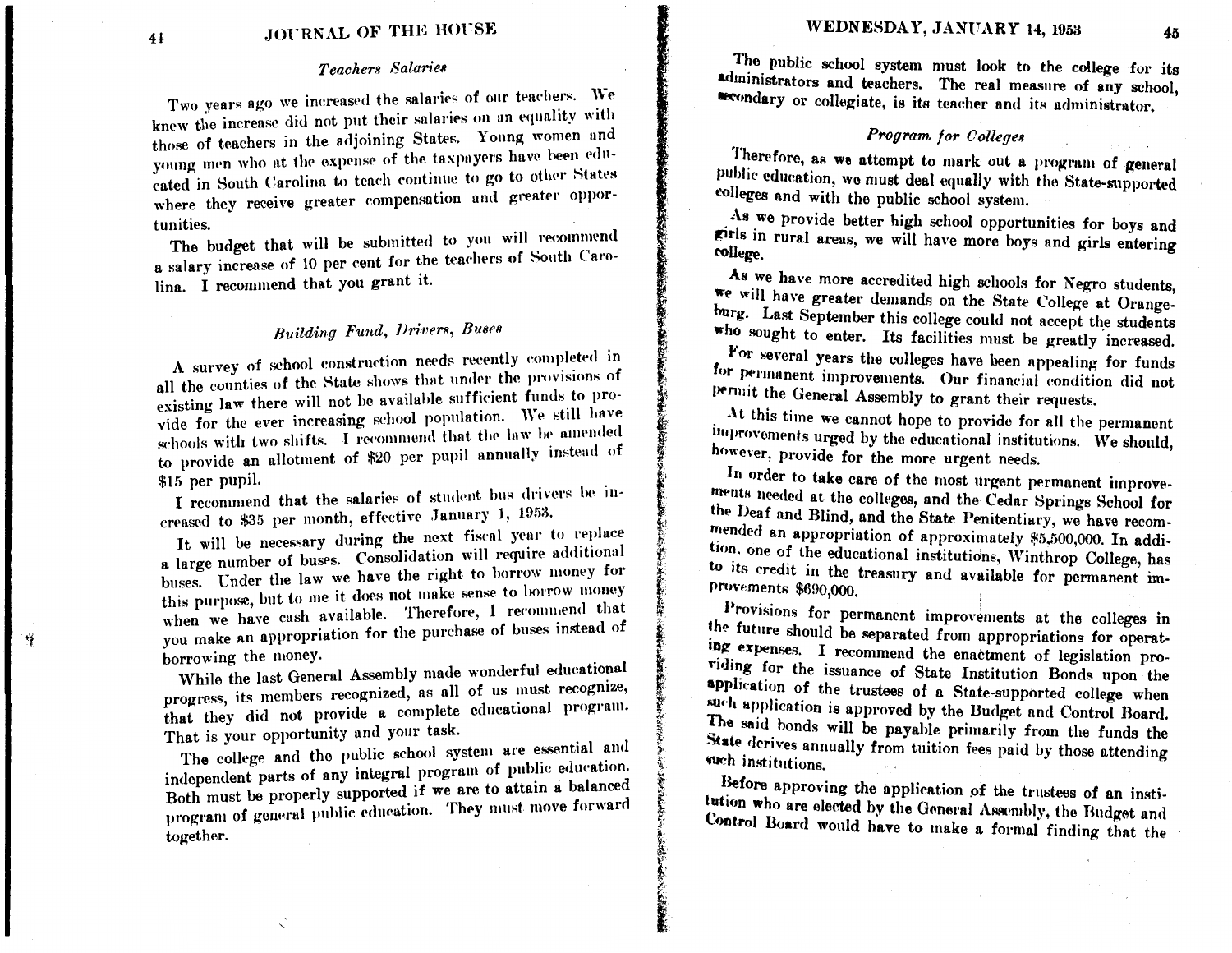permanent improvement is needed, that the tuition fees charged by the institution are sufficient to discharge the debt and if at any time it becomes necessary such fees will be revised in order to meet the payments.

The enactment of such legislation would lessen the rivalry between these educational institutions for permanent improvements. Frequently, when an institution has sought funds for a permanent improvement, other institutions have asked for an equal appropriation regardless of the need. The friends of each institution, in and out of the General Assembly, have regarded it as discriminatory unless an equal amount was allotted to each institution for permanent improvements. It has been costly and unwise.

Under this plan the educational institutions will not feel called upon to ask authority to borrow money and pledge their tuition fees just because one institution having a real need seeks to secure funds by pledging its tuition fees. However, should they seek to do it, the Budget and Control Board could be relied upon to disapprove it.

## Tuition Fees

I recommend that you amend the law which now fixes at \$80 per year the tuition fees for State students at most institutions. The trustees elected by the General Assembly should be allowed to fix the tuition subject to the approval of the Budget and Control Board.

All other services have increased since tuition was fixed at \$80. The college authorities correctly state the cost of operation has increased and the General Assembly has increased appropriations. To the extent that the cost of operation is not collected from the students, the taxpayers, including persons who send their children to denominational and private colleges or to no college at all, must pay an additional subsidy to those who attend State-supported institutions.

Under this plan if the college wishes to continue its present tuition fees, it could do so but it would limit its ability to borrow money for permanent improvements. There is little danger of a college increasing tuition fees too much because they are all competing for students, and increasing tuition fees would reduce the number of students. However, should the trustees of \* college attempt to do the unexpected, the Budget and Control Board could disapprove it.

This proposal has been submitted by me to the presidents of the institutions of higher education and was approved by them.

The Budget and Control Board has requested the Legislative Council to draft a Permanent Improvement Bill setting forth the details of this plan and the appropriations recommended for permanent improvements at State institutions. Because of the need for early consideration of the request of the Medical College. I hope the appropriate committees may consider this Bill before beginning consideration of the General Appropriation Bill for operating expenses.

#### Election Law

I have appointed a committee to study the 1950 Election Law with a view to recommending amendments which would elimthate some of the weaknesses discovered in the conduct of the 1950 and 1952 elections.

Meanwhile, I hope the General Assembly will enact a provision for an absentee ballot for servicemen as I recommended to a Committee of the House last year.

## Taxes on Service Pay

I recommend that men and women in the military service be given a flat \$2,000 exemption from State income taxes levied against service pay.

### Industrial Commission Records

I again wish to recommend that the law governing the Industrial Commission be revised to provide that the records of the Commission showing awards should be open to inspection just \*\* are the records of all courts. I further recommend that the law be amended to provide that upon an appeal from the full Commission, the courts have the same powers and duties as upon an appeal or review in an equity case.

## Enact as Permanent Laws

Two provisions in the General Appropriations Bill last year should be enacted as permanent laws. First, the list of persons

囆